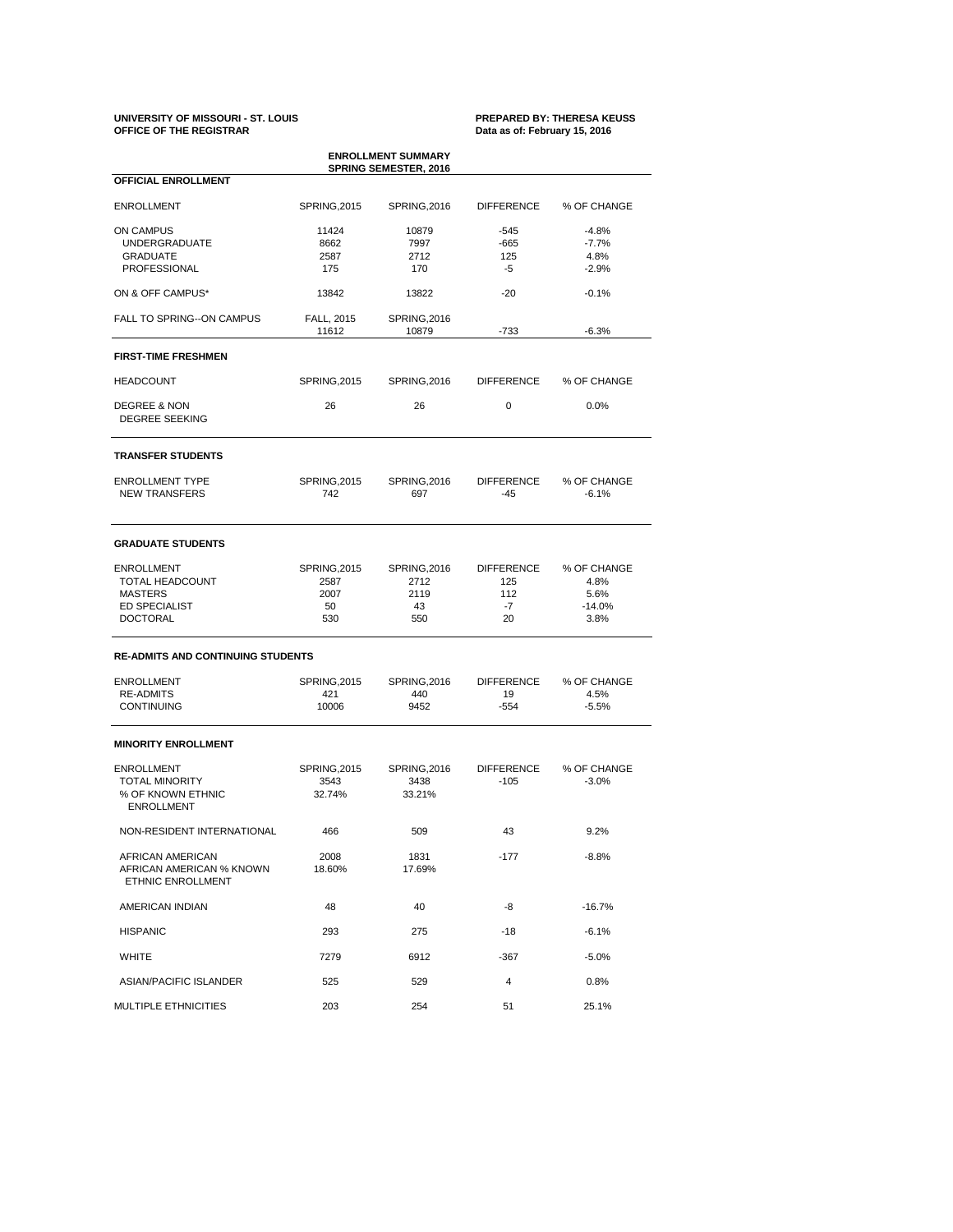#### **ENROLLMENT SUMMARY - continued**

#### **GENDER ENROLLMENT**

| <b>WOMEN</b>                | <b>SPRING, 2015</b> | <b>SPRING, 2016</b> | <b>DIFFERENCE</b> | % OF CHANGE |
|-----------------------------|---------------------|---------------------|-------------------|-------------|
| <b>UNDERGRADUATE</b>        | 4903                | 4508                | $-395$            | $-8.1\%$    |
| <b>GRADUATE</b>             | 1696                | 1791                | 95                | 5.6%        |
| <b>PROFESSIONAL</b>         | 107                 | 101                 | -6                | $-5.6%$     |
| <b>TOTAL</b>                | 6706                | 6400                | $-306$            | $-4.6%$     |
|                             |                     |                     |                   |             |
| MEN                         | <b>SPRING, 2015</b> | <b>SPRING, 2016</b> | <b>DIFFERENCE</b> | % OF CHANGE |
| <b>UNDERGRADUATE</b>        | 3759                | 3489                | $-270$            | $-7.2\%$    |
| <b>GRADUATE</b>             | 891                 | 921                 | 30                | 3.4%        |
| <b>PROFESSIONAL</b>         | 68                  | 69                  | 1                 | 1.5%        |
| <b>TOTAL</b>                | 4718                | 4479                | $-239$            | $-5.1%$     |
| PERCENT OF TOTAL ENROLLMENT | <b>SPRING, 2015</b> | <b>SPRING, 2016</b> | <b>DIFFERENCE</b> | % OF CHANGE |
| <b>WOMEN</b>                | 59%                 | 59%                 | $0\%$             | 0.0%        |
| <b>MEN</b>                  | 41%                 | 41%                 | 0%                | 0.0%        |
|                             |                     |                     |                   |             |

### **CREDIT HOURS AND FULL-TIME EQUIVALENCY**

| <b>CREDIT HOURS</b> | SPRING.2015 | SPRING.2016 | <b>DIFFERENCE</b> | % OF CHANGE |
|---------------------|-------------|-------------|-------------------|-------------|
| ON CAMPUS           | 114093      | 108403      | -5690             | $-5.0\%$    |
| RESIDENCE CENTERS   | 2466        | 2389        | -77               | $-3.1\%$    |
| VIDEO CREDIT        |             |             |                   | NA          |
| ON CAMPUS TOTAL     | 116559      | 110792      | -5767             | $-4.9\%$    |

| <b>FULL-TIME EQUIVALENCY</b> | <b>SPRING, 2015</b> | <b>SPRING, 2016</b> | <b>DIFFERENCE</b> | % OF CHANGE |
|------------------------------|---------------------|---------------------|-------------------|-------------|
| ON CAMPUS                    | 7938.5              | 7601.6              | $-336.9$          | $-4.2\%$    |
| <b>FULL-TIME STATUS</b>      | <b>SPRING, 2015</b> | <b>SPRING, 2016</b> | <b>DIFFERENCE</b> | % OF CHANGE |
| <b>WOMEN</b>                 | 3734                | 3664                | $-70$             | $-1.9%$     |
| MEN                          | 2695                | 2676                | $-19$             | $-0.7%$     |
| <b>PART-TIME STATUS</b>      | <b>SPRING, 2015</b> | <b>SPRING, 2016</b> | <b>DIFFERENCE</b> | % OF CHANGE |
| <b>WOMEN</b>                 | 2972                | 2736                | $-236$            | $-7.9\%$    |
| MEN                          | 2023                | 1803                | $-220$            | $-10.9%$    |